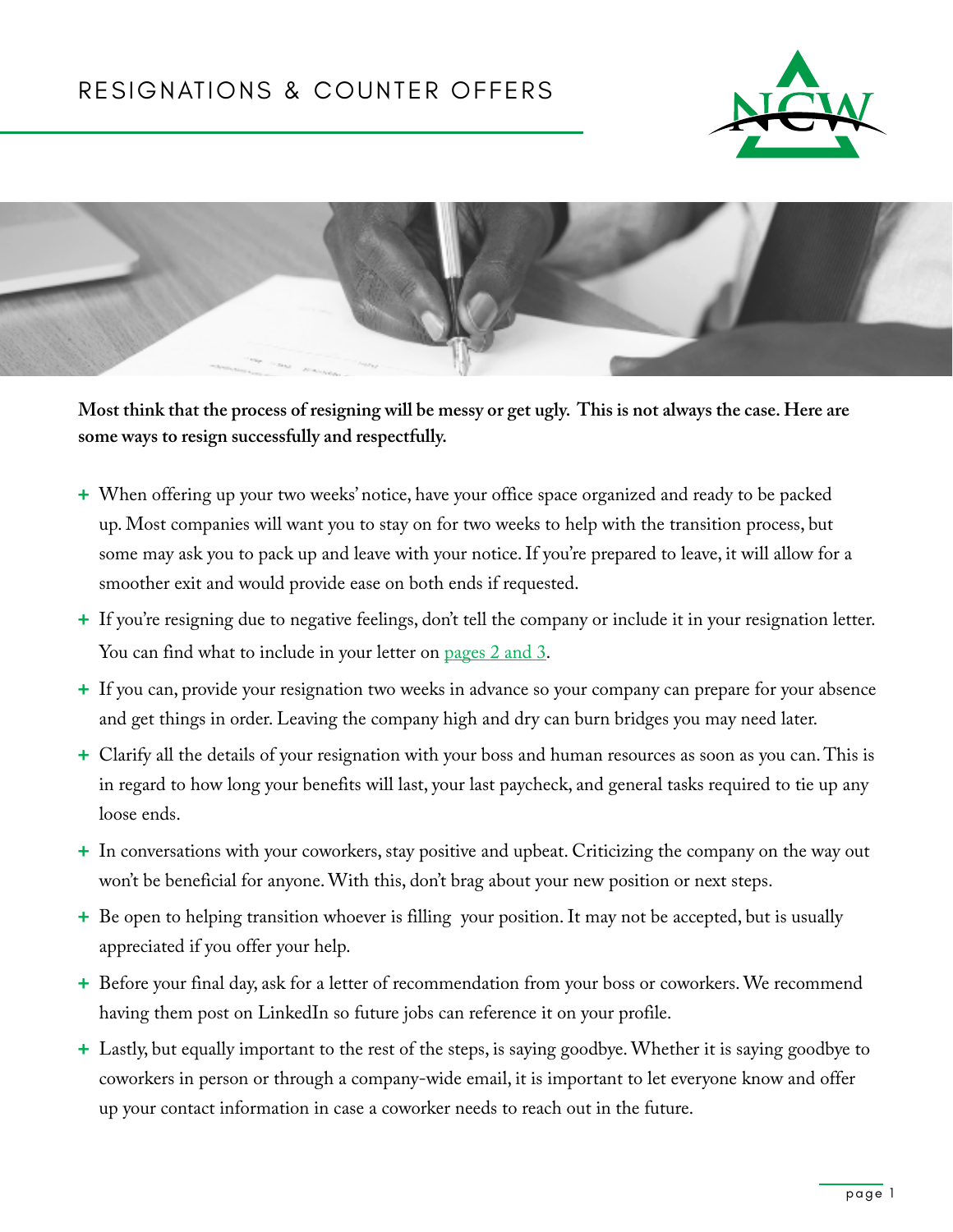

<span id="page-1-0"></span>*Formal Resignation Letter Template*

Your Name Your Address Your City, State, Zip Code Your Phone Number Your E-Mail

Date

Name Title Organization Address City, State, Zip Code

Dear Mr./Ms. Last Name:

I am writing to announce my resignation from Company Name, effective two weeks from this date.

This was not an easy decision to make. The past (months/years) have been very rewarding. I've enjoyed working for you and managing a very successful team dedicated to a quality product delivered on time.

Thank you for the opportunities for growth that you have provided me. I wish you and the company all the best. If I can be of any help during the transition, please do not hesitate to ask.

Sincerely,

Your Signature (hard copy letter)

Your Typed Name